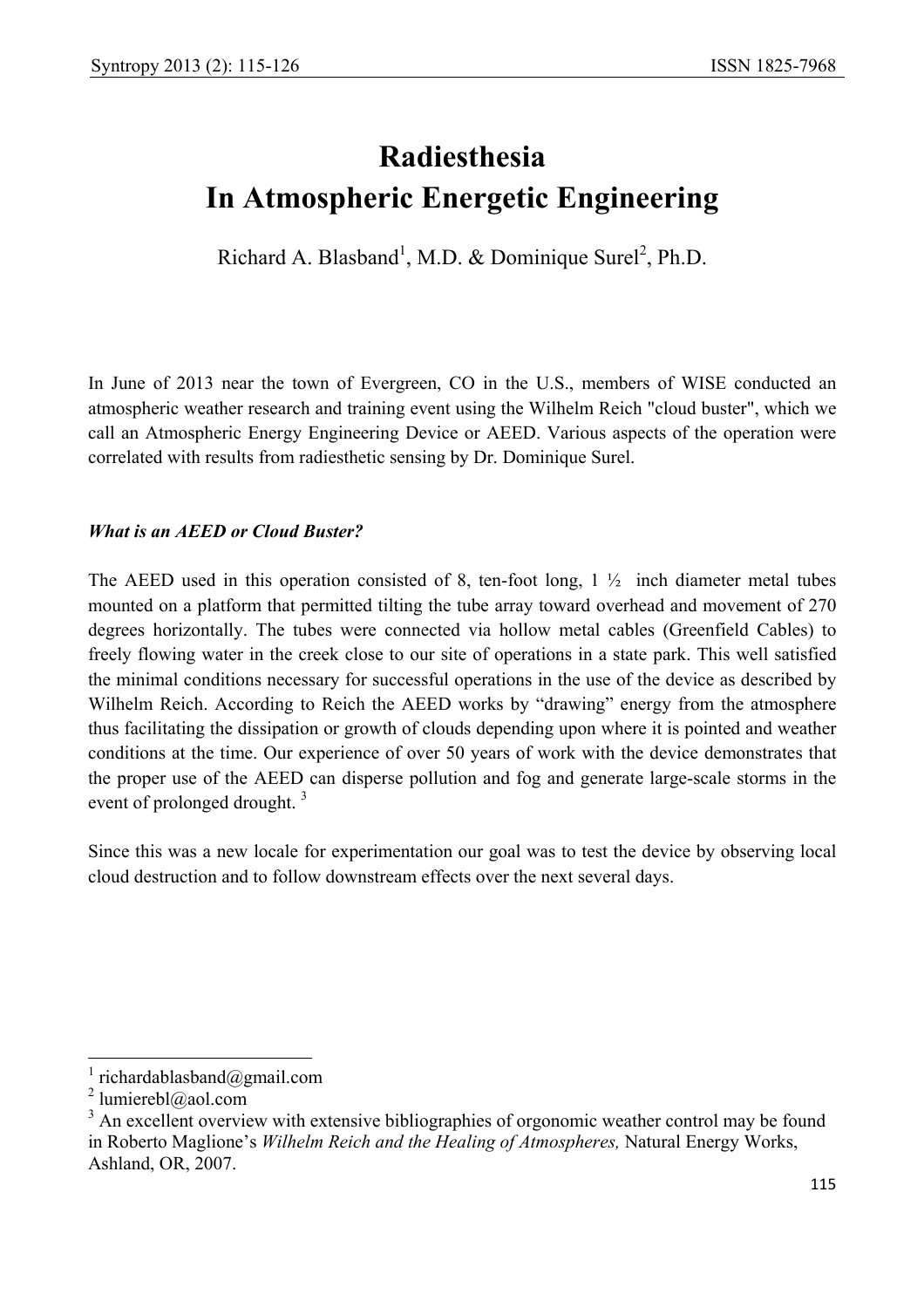# *How the AEED Works*

 $\overline{\phantom{a}}$ 

As described above atmospheric energy states can be modified by use of the AEED. But it is important to emphasize that the device must be used functionally, that is with the understanding that the device is but one aspect of a functionally operative system that also includes the operator and the atmosphere. The intention of the operator is of great importance, harm as well as good can be affected through either improper operations or negative intent. 4

It should also be emphasized that proximity to the device can result in ill health. The quality of the energy that is moving through the device is of great importance. If the natural energy in the atmosphere (Reich's "orgone energy") is overexcited due to pollution or radioactive or electromagnetic radiation, the quality of excitation will contaminate the area in close proximity to the device including the operator. Also, since operators are used to tolerating certain levels of excitation of all kinds of energies, if they are exposed to particularly high intensities of energetic excitation, even "clean" energy, this may have deleterious effects on their organisms. One of us (RAB) after a decade of weekly working with the device developed chronic fatigue syndrome.

Operations are usually undertaken to ameliorate drought by inducing precipitation. But they can also be used to dissipate fog and/or pollution in the atmosphere. In some instances operations have been designed to help arid lands recover a lively ecosystem.

In all instances, no matter what the type of operation, it is important for the operator to know and understand the known mechanics of the local atmospherics, the general patterns of natural weather formation affecting one's locale and possible down-stream consequences of modifying the weather locally.

Working functionally one can generate weather systems involving hundreds of square miles locally. When such a system moves to the East (in the U.S.) it can become entrained by jet streams and create or add to already existing cyclonic systems. This can result in severe thunderstorms or tornadoes. The reason that such large weather systems can be generated is because they build by virtue of anti-entropic functions inherent in natural atmospheric (orgone) energy.  $5$  This tendency can be enhanced by Atmospheric Energy Engineering.

Essentially, the "drawing" of atmospheric energy to the metal tubes and thence to water induces a vortical action in the atmosphere toward the water, thus creating cyclonic low pressure systems on a mass level of functioning. Once this is established the development of large precipitation systems is activated by building energy potentials to the west of the operator. Such potentials naturally attract moisture to them. Again, anti-entropically, these systems also attract energy to them.

<sup>4</sup> Jahn, Robert G. and Dunne, Brenda J., *Consciousness and the Source of Reality*, ICRL Press, Princeton, 2011.

<sup>5</sup> Reich, Wilhelm, *Ether, God and Devil*, Farrar, Straus, and Giroux, N.Y. 1949 p. 144.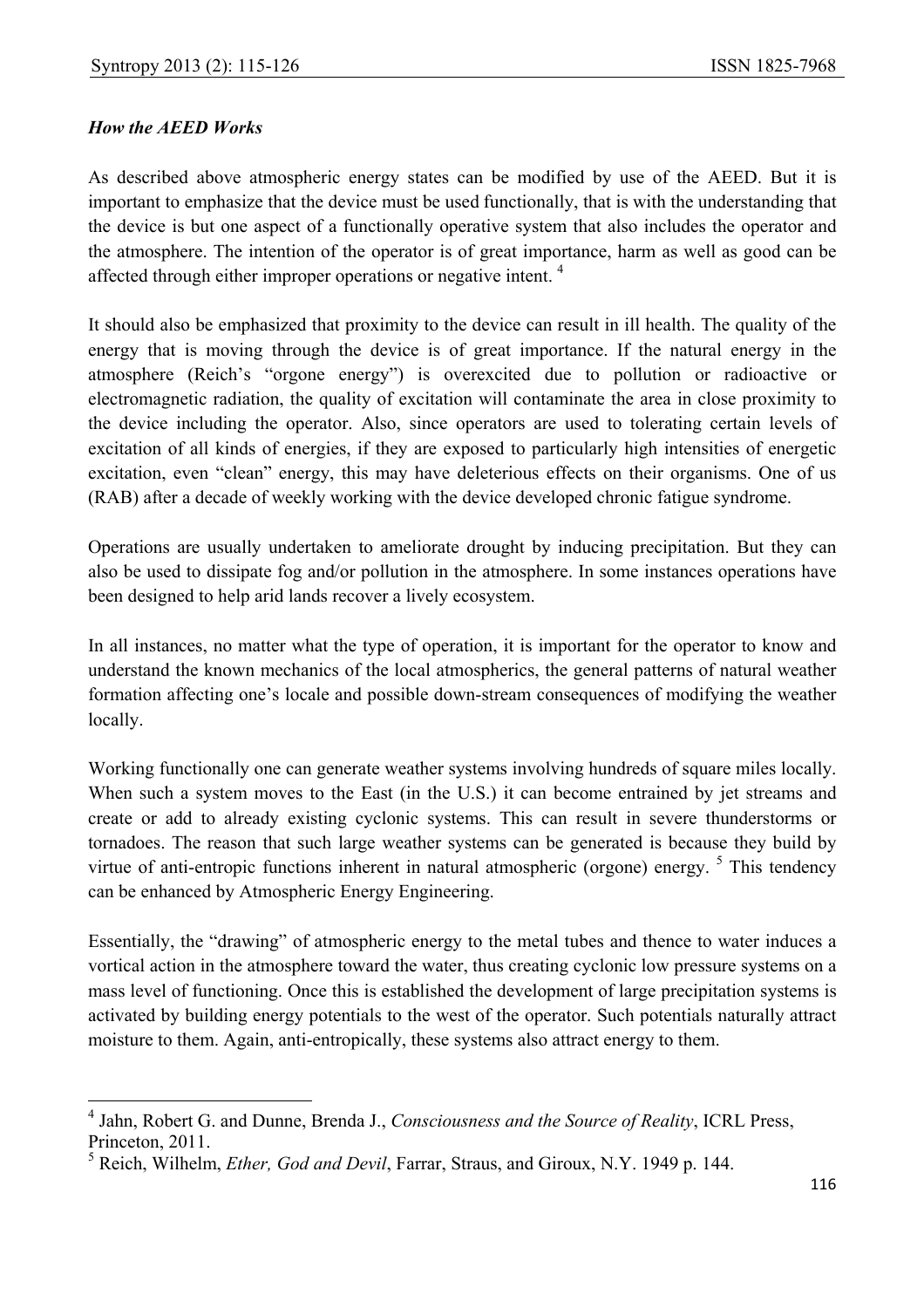The result is the generation of clouds, which drop rain or snow when the system moves over the operator in the course of its normal west to east progress in the northern hemispheres. Depending upon the naturally progressing weather, the position of the jet streams, the presence of pollution ("DOR" and "oranur" Reich, see below) and the skill and contact of the operator this can take 12 to 24 hours to manifest unless done in situations of prolonged drought.

## *What is Radiesthesia?*

Radiesthesia is the name given to ancient science and can be traced as far back as 6,000 BC in many areas of the world to include China, Europe, and Egypt. The knowledge of science in ancient times was limited to special individuals, priests, or the very top leaders because it was known that to acquire this knowledge was to develop the human mind, body, heart, and soul, and thus establish direct connection with the Divine.

The term radiesthesia comes from the Latin word radius, or ray in modern terms, and the Greek word aesthesis or sensitivity. By understanding the root of the word we begin to understand the depth and scope of ancient science. It not only encompasses the visible physical aspects of science but also the invisible or the other side of physical science where subtle energies and other forces such as alchemy operate.

The basic concept of radiesthesia is that all things, living, inert, shapes, etc. emit some type of form waves, or frequencies, and that humans can develop their sensory abilities and mental capacities to detect, measure, and manage these forces or energies. For centuries knowledge of radiesthesia was passed on mostly by word-of-mouth and as the modern world evolved into the more mechanistic and industrial epoch, the concepts of ancient science were lost.

Mankind became more and more focused on material developments and technology and forgot some of the essential scientific precepts that today are re-emerging as if they were a new discovery. The background and history of radiesthesia were rediscovered in the early 1900s by two French colleagues: a physician, Count A. de Belizal and an engineer L. Chaumery while on archeological visits to the Pyramids of Egypt. They dedicated many years researching this invisible science seeking scientific explanations. One of their research findings, for example, enabled them to use and send specific rays at a distance to kill microbes in a test-tube hundreds of miles away.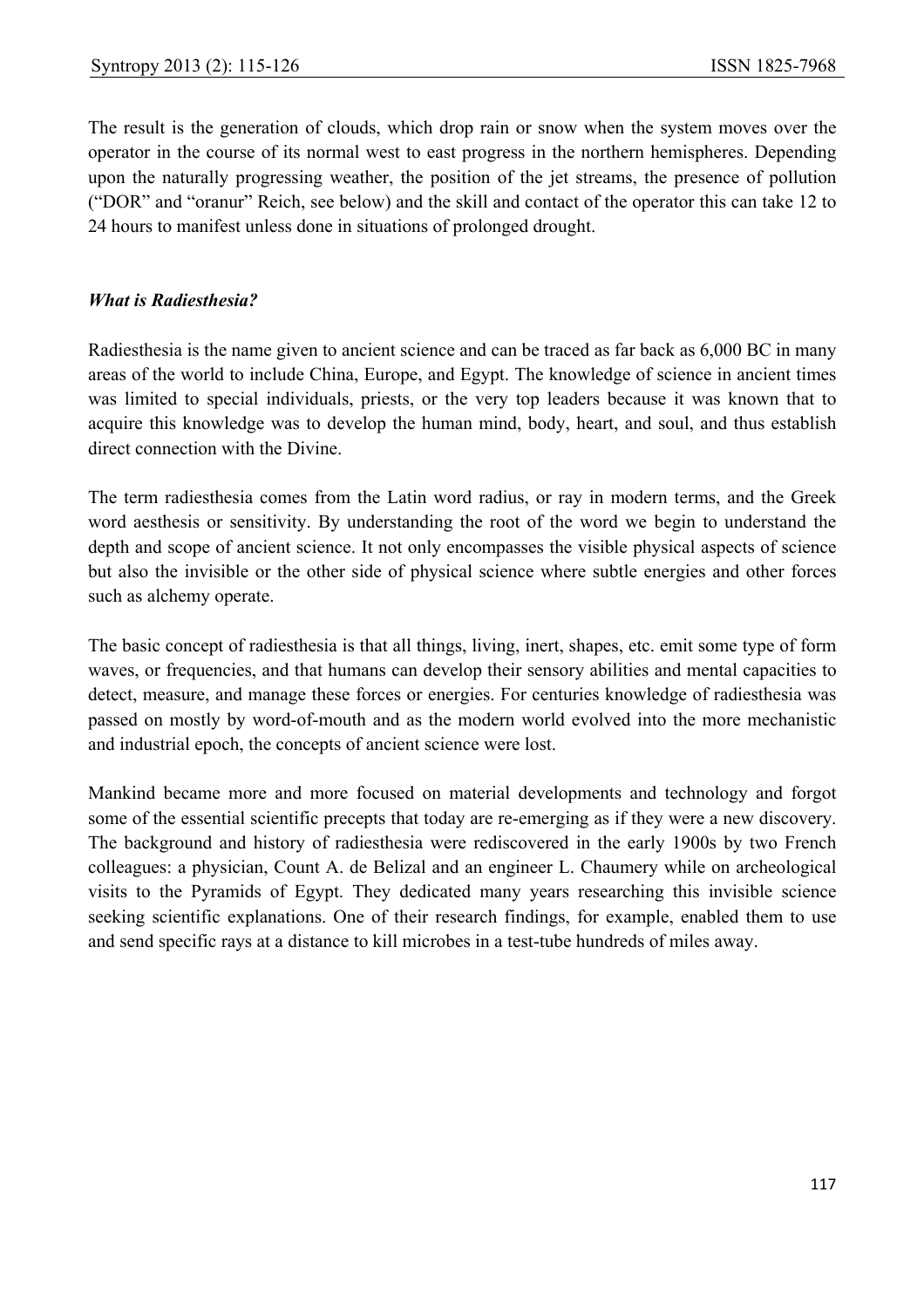# *Basic Principles*

The basic principle of radiesthesia is that all things emanate a vibration. Thus we could call it the Physics of Vibrations which by definition encompasses every particle of the universe. For example, it is often said that the beginning of time was created by the word, or the sound of word - and that within the word, within the sound, was life. The Kabbalah also correlates words and numbers with sounds. Sounds are vibrations and vibrations create shapes or designs. For example, sand under the influence of certain vibrations, will create certain forms.

Radiesthesia recognizes that there are three major types of waves or energetic fields affecting us on earth

- 1. Our human vibration that has its unique imprint just like fingerprints
- 2. Telluric frequencies given off by planet earth
- 3. Cosmic rays energies and frequencies which may reach us from our galaxy or beyond.

As long as the negative telluric rays are compensated by the cosmic rays, then the delicate balance of Nature will remain, as the telluric ray will remain in the soil.

## *Rays or Energy Waves*

The Egyptians categorized what we will call rays or waves of energy, for lack of a better term, into a system which defines their frequency and characteristics. There are two categories of waves generated by vibrations: electric and magnetic. These terms have nothing to do with the contemporary concepts of electricity or magnetism. Chaumery and de Belizal noted these two separate characteristics and decided to use the common words of electricity and magnetism.

Words such as energetic field, wavelengths, frequencies, wave forms, etc. when used in radiesthesia all refer to the energetic phenomena that take place in the invisible (subtle energy) aspect of physics. Therefore, they do not carry the mainstream definition from the known physical sciences, which deal with mass. The magnetic rays can be stopped by magnetic materials such as iron or steel while electric rays can be stopped by insulation materials such as rubber or bakelite.

Within the spectrum of the different rays, some are beneficial to human and animal life, while others are harmful. For example, most of the magnetic rays are beneficial to humans while the electric rays are harmful. The most harmful ray that we can detect in radiesthesia is the Negative Electric Green which destroys life cells. One of its characteristics is that it acts as a vehicle and can pick-up and carry other harmful rays on its travels. Chaumery died from too much exposure of the negative electric green ray while researching its characteristics.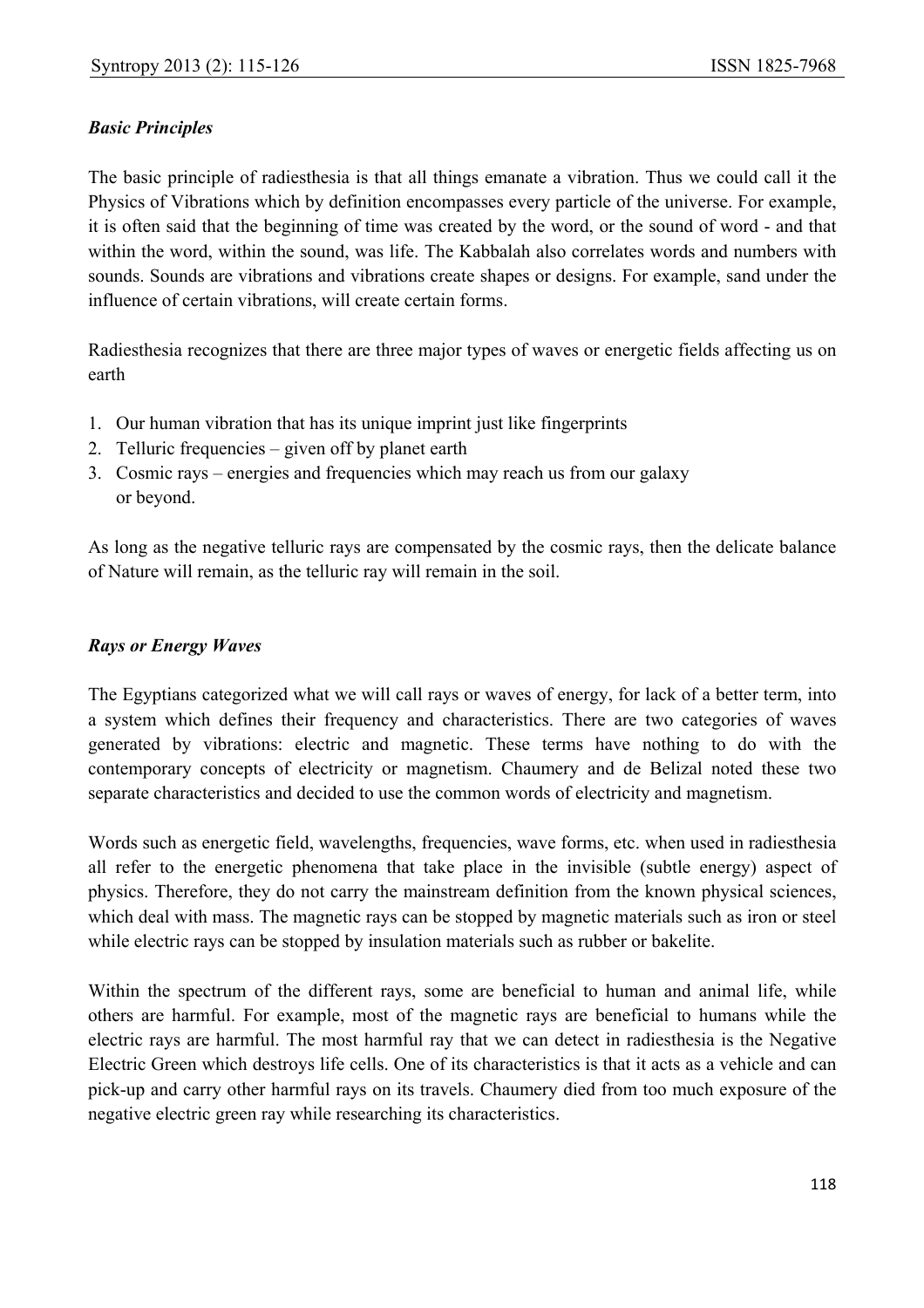#### *The Color Spectrum*

The system of categorization of rays is based on the natural color spectrum. Since colors represent specific frequencies, radiesthesia refers to rays by their color. The natural color spectrum is divided into the same levels as a natural rainbow. The "lower" colors range from red, orange, yellow, green while the "higher" colors include blue, indigo, purple, white, and all nuances of colors in between to include the infra and ultra ranges. In general terms a sphere will radiate positive green at its North pole, and negative green at its southern pole. A perpendicular line to the North/South will generate the color red to the West and the color Violet to the east. Around these two axes, the entire spectrum of colors is present – both the visible and invisible ones. The visible vibrations are generated from the northern hemisphere and the invisible ones from the southern hemisphere. We then encounter the electric and magnetic phenomenon. One meridian will be electric and the other magnetic. The equator is elecro-magnetic.

#### *Form Waves – Ondes de Formes*

Another major principle of radiesthesia is that forms, shapes, or designs, emanate their own specific vibrations. Their energetic imprint will differ depending upon which material they are made of, or, if it is a design on paper, which direction is it oriented. These are called Ondes de Formes or loosely translated into English: Form Waves.

## *The Pendulum*

The pendulum is the tool used not only to obtain accurate measurements, but also to assist in accessing non-local information. Back in the ancient times, dowsing rods were used to find water and minerals. Dowsing rods work for just about any individual and can be used to determine some measurements such as depth of underground water, or underground minerals. Although the populace was knowledgeable in the art of dowsing, only a few priests, or others who were true spiritual individuals to include alchemists were instructed in the sacred use of the pendulum. It was believed that developing and expanding one's sensory abilities in the science of radiesthesia provided the individual with a direct link to the divine.

The Pendulum is a measurement tool, not an instrument. What do we mean by this distinction? Think of the Pendulum as the indicator needle on an old-fashion electronics measurement meter, such as an oscilloscope. The indicator needle is powered by a functional mechanical apparatus that has been designed with some intelligence to perform a specific function. In the case of an electronics meter, it is an electro-mechanical powered and programmed unit. The needle will indicate the precise measurement that the machinery was designed to generate.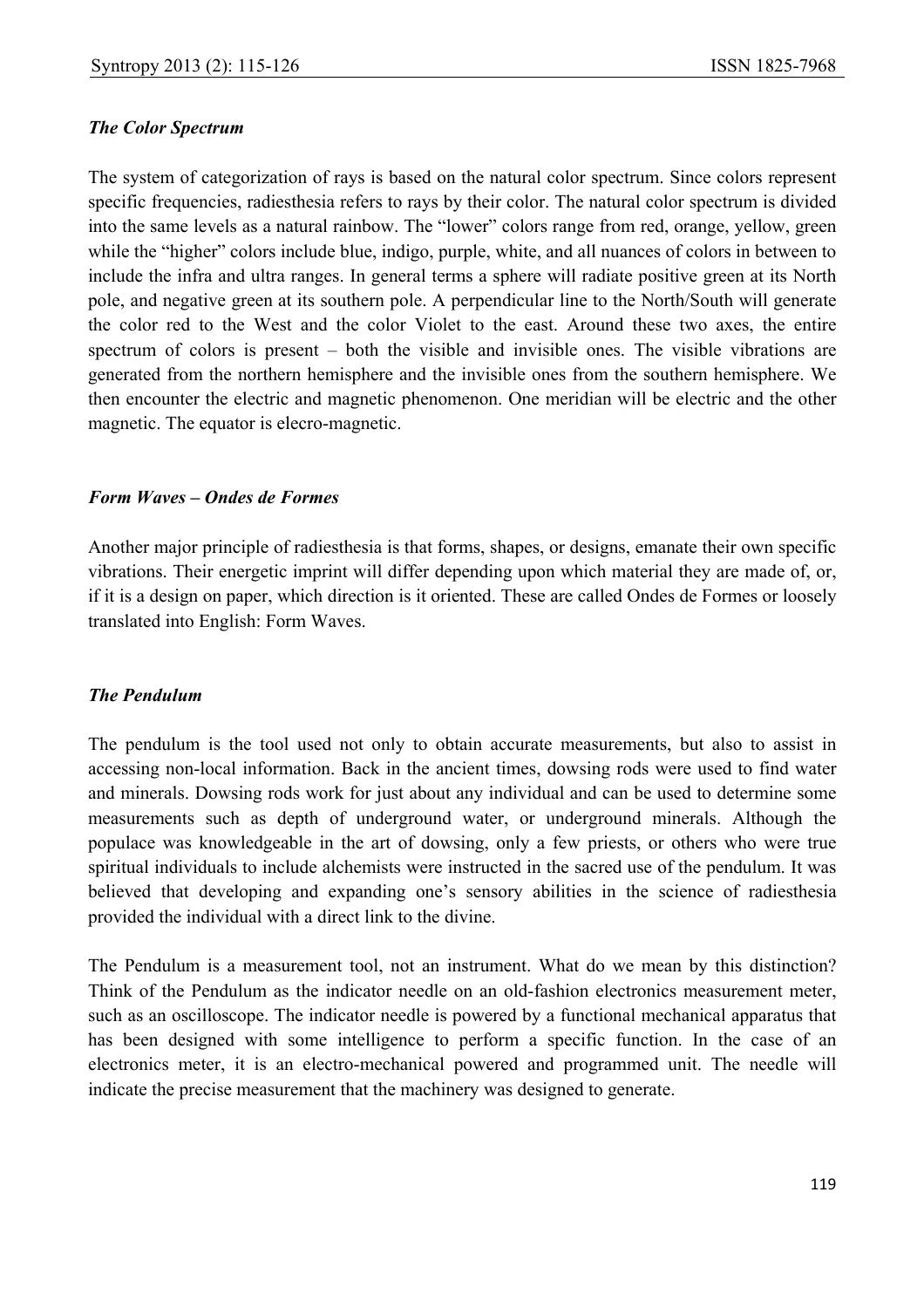In the case of radiesthesia, the human being is both the programmer and the apparatus holding the Pendulum which is the indicator needle. However, the integration of the human body, mind, heart, and soul is much more powerful and intelligent that an electronic instrument.

The pendulum, as an indicator, must therefore be as objective, or as neutral as possible. We know that all material, and all shapes emit their unique energetic wave, and we do not want any a priori, biases or any other non-objective interference with obtaining objective information and accurate measurement.

There are two aspects that need to be considered in order to obtain objective information: the pendulum, and the operator or the human being. In order for the pendulum to be most neutral and not subject to interference or any type of deflection in detecting wave forms, it has to be neutral in material and in shape. Wood carved in a smooth conical shape, that is well balanced at the end of a string is considered the best. The human being has to be trained in how to become objective and how to use the developed human sensory system.

# *The Human Element*

It is important to note that although many books have been written on the topic of radiesthesia (mostly in French), many of the intricacies in developing the skills are still passed-on through an unwritten pledge of transferring the essence of the knowledge to only a few individuals who will honor and dedicate their lives to learning radiesthesia. To learn this science demands a commitment over time to develop and expand one's sensory abilities in order to identify and utilize these wave forms. Thus it is not enough to have the knowledge of how to develop these skills. The accuracy and refinement of working in this field is only commensurate with the number of years the individual has dedicated to practice.

Training in radiesthesia includes refining one's sensory abilities, as well as learning how to drop any biases, judgments, socio-cultural and other types of human programming. In essence, one learns to completely drop the ego and expectations when working. Reaching this state of objectivity happens through years of practice, learning, and making mistakes. Another critical aspect of the training is learning about intention. Intentions must be clear, precise, and without impediment. Setting and sending intentions, as well as accessing or receiving information takes many years of intense practice.

The amalgamation of these different aspects of training transforms an individual on all levels to include the way of thinking and processing information. This explains why true radiesthesistes tend to keep a low profile and do not seek publicity or fame. The training is a transformational process in the deepest sense of the meaning, through which the learner experiences events and phenomena that happen in the invisible side of science.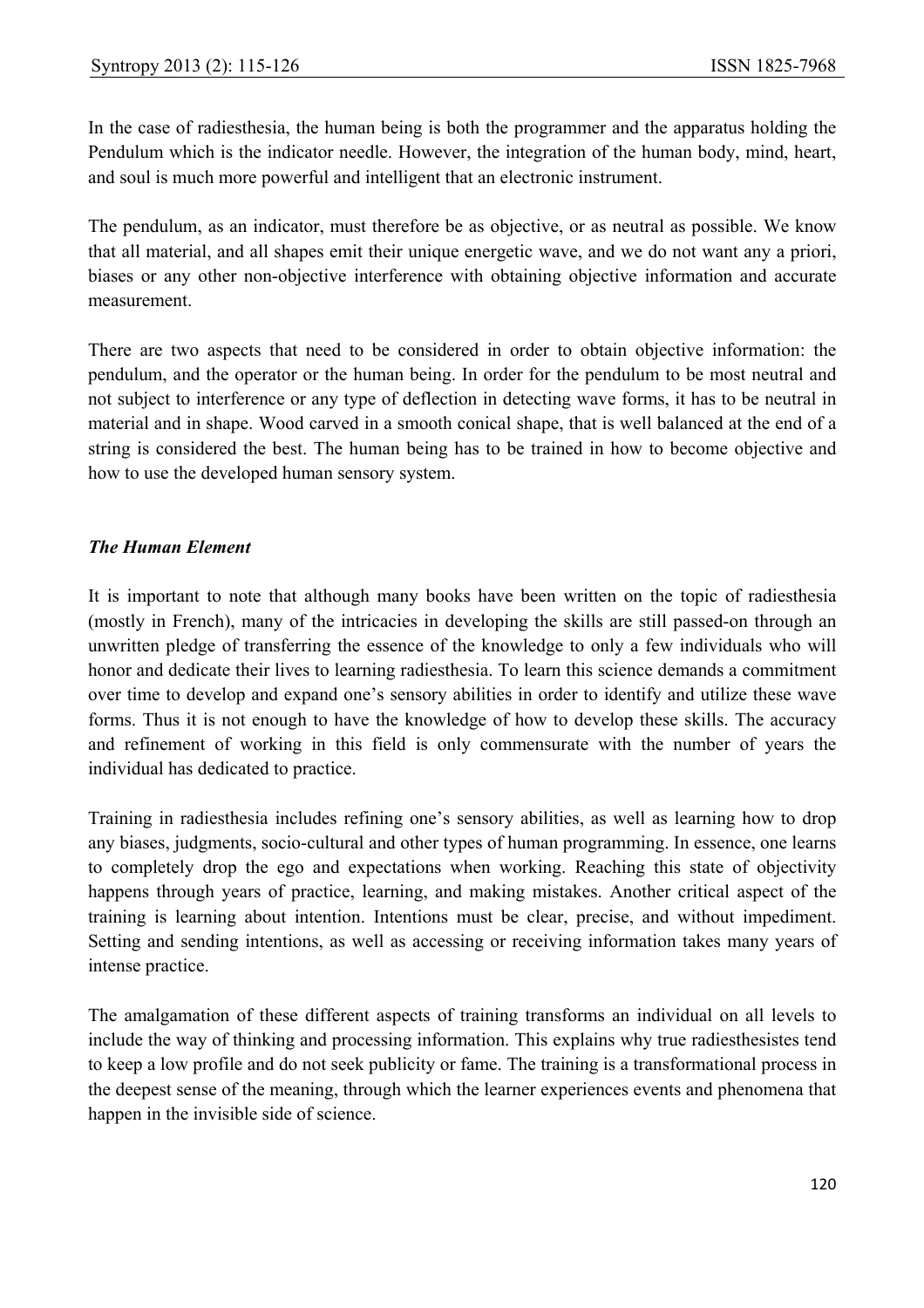# *Using Radiesthesia in AEED Operations*

In the AEED operation, radiesthesia was used in order to discover if the apparatus gives out any specific field of energy, ray(s) or wave form. The AEED consists of metal tubes which because they have a shape, and are made of a specific material will give out one or more levels of wave forms, or field(s) of energy. Our radiesthesiste, Dominique Surel, (DS) whose task it is to detect these wave forms is a highly trained professional who has been practicing radiesthesia for over 25 years.



The experiment consisted in DS identifying these different fields by walking from a distance of about 50 feet from the AEED where she could pick up no influence from it and walk slowly toward the AEED checking pendulum movements as she moved. DS used two different pendulums. One was the Pharaoh pendulum – an identical replica of a wooden pendulum that was discovered in the tomb of an Egyptian Pharaoh. The shape and design of this pendulum is believed to be the most sensitive in picking-up various wave forms and energy fields. The other pendulum, also wood, is called a Color Pendulum (see Fig. 1) with a disc that can be raised or lowered on the labeled color frequency. For example, if the operator wishes to identify magnetic blue, the disc would be placed on the level that is labeled blue. The intention of the operator would be to have the pendulum react when entering a wave form of blue frequency.

DS slowly walked toward the apparatus with the intention of identifying the edge of the energy field that emanated from the apparatus. The video shows DS' pendulum react as she walks into the outer edge of the apparatus' energy field. The intensity of the movement and the direction and motion of the pendulum are all indication of the characteristics of the field of energy. In this case as DS walks closer to the apparatus the intensity of the pendulum movement increased to a high velocity, indicating that the energy field or form waves were much more powerful at the source.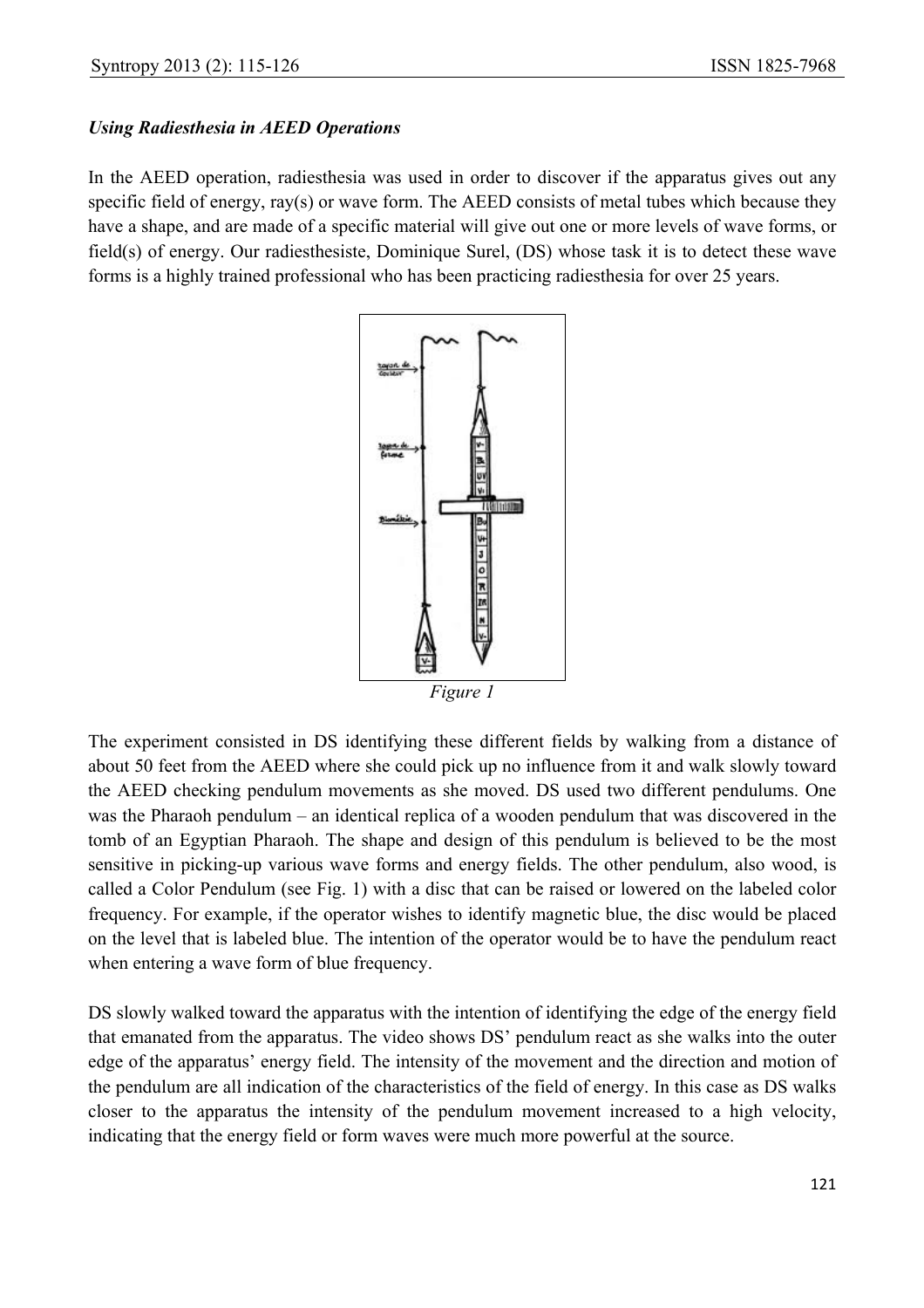## **NOTES FROM AEED OPERATION IN COLORADO, JUNE 13, 2013**

Following is the detailed report of notes from the AEED experiment.

Location: O'Fallon State Park, Kittridge, CO

Participants: Richard Blasband (RAB), Dominique Surel (DS), Phil Catalano our crew chief, Janet Shapan our media expert, and the crew.

## Purpose:

Further training of Phil and crew in atmospheric energy engineering (AEE) in anticipation of establishing a semi-permanent base for future weather operations. Since this was a new locale for experimentation our goal was to test the device by observing local cloud destruction and to follow downstream effects over the next several days. In addition, and of even greater importance, we intended to see whether "energy fields" generated by the AEED could be detected by a pendulum in the hands of Dr. Surel. We had preliminary findings that this was possible in field work conducted at the same location some six months previously. In the current experimentation we intended to establish tighter controls and film the operation. Jan Shapan, a professional media expert, was interested in the work and volunteered to make the film.

While this was the first time that radiesthesia had been utilized in sensing field effects when working with an orgonomic weather control device, dowsing had been used by Roger Taylor in sensing changes when working with other orgonotic devices<sup>6</sup> and RAB had used dowsing rods in informal studies sensing the energy fields surrounding orgone energy accumulators. Reich, himself, was aware of dowsing, describing his own studies in his orgone energy bulletin<sup>7</sup>. There he concluded that the rods "work" by being drawn to the solar plexus of the operator. He did not mention the role of intention in the effect.

Site: A small park in the foothills of the Rocky Mountains near Evergreen, CO at approximately 8000 feet in elevation. There is ready access to clear running mountain stream, hills in the distance permitted limited views at horizon in all directions above about 30 degrees from the horizon. Can get about 60 degree elevation of the AEE device (AEED) towards the Northwest.

AEED: 8, 10 foot long 1.5 " diameter, galvanized steel tubes, suspended on Homestead support for horizontal and vertical direction movement. Twenty-five foot long 1inch galvanized iron flexible metal cables (Greenfield cables) were connected to the lower end of the rigid tubes and grounded into the flowing stream. (See photos at end of this paper).

 6 Taylor, Roger *Studies on "Life Energy" by means of a Quantitative Dowsing Method*, WISE First International Conference on Life Energy, Syntropy, and Resonance. Viterbo, 2013

<sup>7</sup> Reich, Wilhelm *Dowsing as an Object of Orgonomic Research*, Orgone Energy Bulletin. Orgone Institute Press, 3:3, Rangeley, ME,1951 p.139.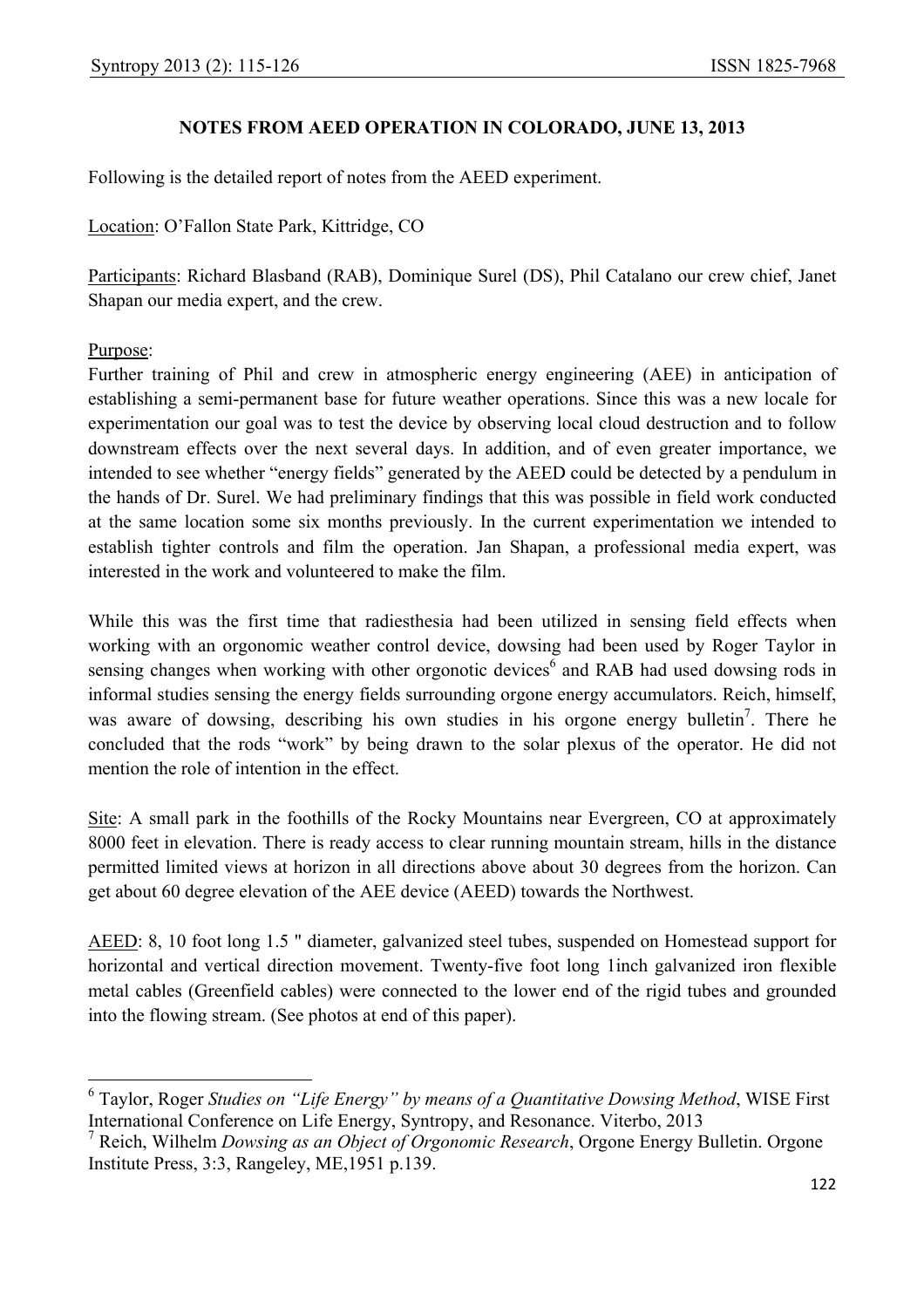## *Observations*

Atmosphere is clean with bright blue sky at noon. Large to medium-sized cumulus clouds throughout field of view. Radiesthesia scan of operational site by D.S. reveals excitation of about 7 out of a maximum of 10 at ground level extending out about 3 feet from the center of the site. This may have been due to nearby unconnected Greenfield coils, which had been used in a previous operation where they had been unwittingly grounded into a stagnant pond and hooked up to the AEED as a means of testing the system. In order to control for the effects of the coils they were removed to a distance of 20 feet and coiled upon each other.

The scan of the proposed operational site without the coils in place revealed a continuing of the excitation, which may have been a continuing field effect. When D.S. scanned the ground at a distance of about 10 feet from where the coils had initially been located there was a diminution of the excitation to a level of 3 on a scale of 10, This was significantly less than at the initially proposed operational site so we centered the AEED at this new site.

A close-up direct scan of the removed coils revealed intense excitation of a negative quality, making D.S. ill, shocked, with "pulling" sensations at her solar plexus and nausea. She was relieved by exiting the field, resting for a few moments and bathing her hands and face in water. She thought the reaction was due to a "negative electric green" energy frequency, described by ancient Egyptians as harmful to life, and further researched in the 1900's by de Belizal (physician) and his colleague, engineer Chaumery, who eventually died from over exposure to the negative-electricgreen wave. The negative effect of the coils was confirmed by D.S. using a special pendulum that was especially sensitive to negative electric green. (Note that green is usually a life-enhancing color. The Egyptians knew that the "negative" aspect of electric green is life-destructive.)

The Negative Electric Green wave as described by Chaumery and de Belizal is the shortest and most powerful. It is far more powerful than X-rays and is used in the mummification process. After the death of Chaumery, de Belizal continued his research on this death ray which kills human life by dehydration, and found that he could kill an adult tree in one week by sending it Negative Electric Green ray. He also discovered that it is similar to modern-day EMF and ULF waves.

The AEED was set up at the new site and directed to near zenith toward the west. Within 5 minutes we noted the beginning dissolution of large clouds in the direction toward where the tubes were pointing. Very directional and specific. The dissolution took the form of a vortical action in the cloud with fading of the cloud fragment at the end of the vortex, something RAB had seen often when doing similar work years ago in Connecticut.

Within an hour, keeping the AEED at the same direction, a large area devoid of clouds was seen in the sky in line with the direction of the AEED with larger cloud systems building to the west of zenith. We were well aware of possible down-stream effects especially the presence of severe tornadoes in Oklahoma during the previous days. For this reason we kept the operation to a minimum one hour. By the end of the operation, RAB, who stayed at the perimeter of the "energy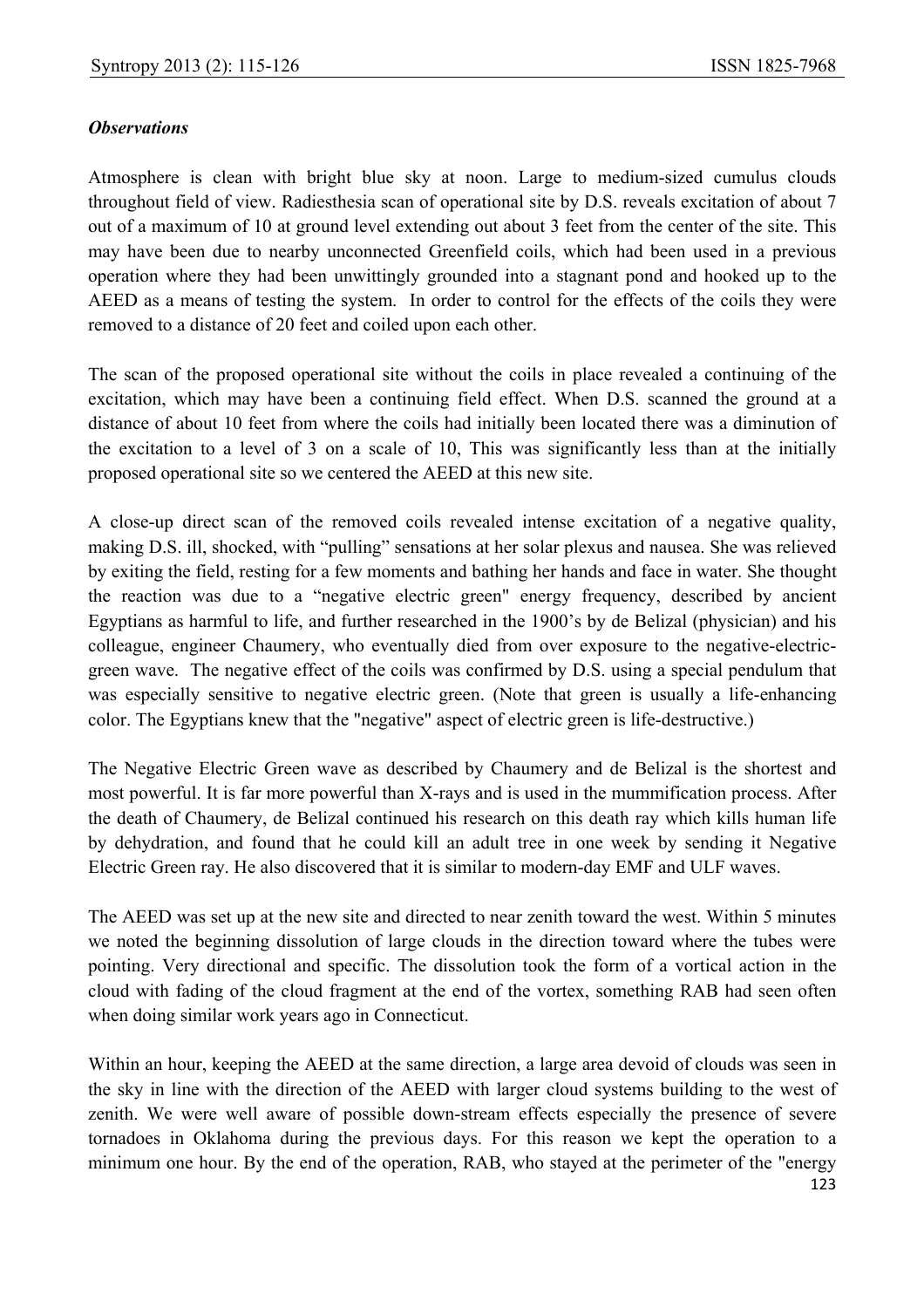field", felt "heavy" and somewhat immobilized. He was considerably relieved by bathing his hands and face. Effects continued to be felt in diminishing amounts into the evening.

Keeping in mind the intention: "Where is the outer edge of the field?", DS scanned the field at the height of the cloud destruction by moving from a point at a distance of 40-50 feet from the AEED to a point where she obtained a reaction from the pendulum. She repeated this many times approaching the AEED from different angles. Stakes were placed at positions at the edge of the scanned field and this was measured and photographed. The overall pattern revealed by the stakes was bi-lobar with minimum reaction (1-2 feet) directly in front of the AED (Figure 2). Scanning along the Greenfield cable and the rigid tubes revealed the highest levels of excitation and movement of the pendulum to the point where it was so strong that DS had to exert great pressure to keep the pendulum string from slipping out of her grasp.



*Figure 2*

Over subsequent days we noted the spontaneous formation of a low-pressure system to the East of our site but no untoward consequences downstream of the operation.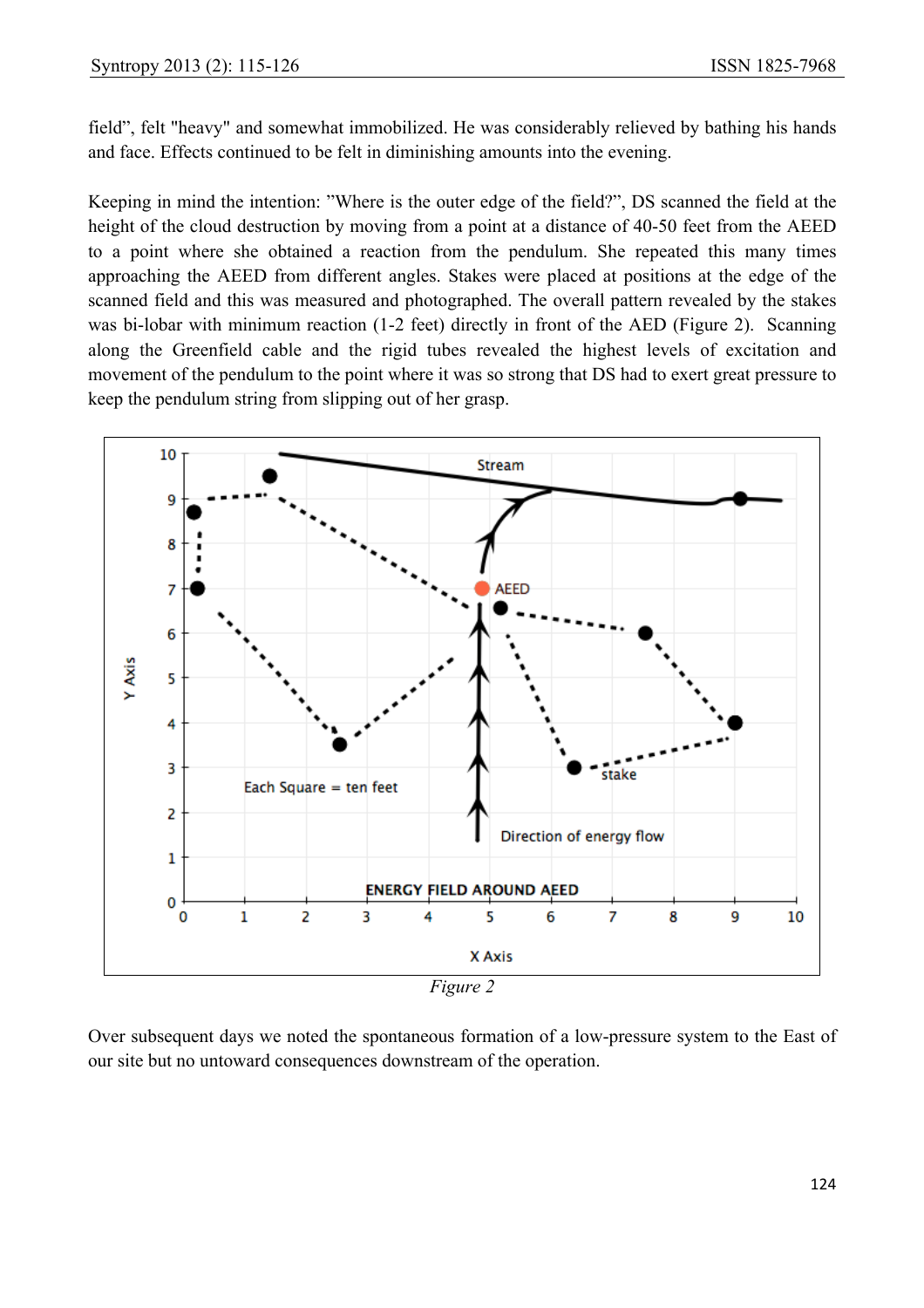# *Results*

Detection of a "frequency" (negative electric green) associated with a noxious quality when conducting orgonomic atmospheric investigations. Reich had previously described variations in levels of excitation of orgone energy that had noxious qualities. He named them "oranur" and "DOR".<sup>8</sup> It is possible that these qualities are the same that we detected in our operation today. If so it would mean that these qualities have a "frequency" as originally identified by the ancient Egyptians.

Detection of a bi-lobar pattern of energy around the AEED. This quasi-symmetrical lobar pattern has been noted in classical electromagnetic arrangements and bears further investigation.

Repeat of atmospheric observations of dissolution of clouds through vortical action seen previously by RAB hundreds of times in similar operational conditions.

# *Summary*

The operation yielded some extremely interesting phenomena described above and well served as a teaching demonstration. Many questions were raised as to the relationship between "frequency" as described by the ancient Egyptians and what we understand by the term today as well as the relationship between electromagnetic energy and the subtle energies (orgone) we assume to be in flux during our operation.

Clearly further investigations are necessary to lend clarity to further hypotheses and possible solutions.



Photos – by Janet Shapan

The team assembles the AEED. The river is on the right.

 $\overline{\phantom{a}}$ 8 Reich, W. *The Oranur Experiment*, Orgone Energy Bulletin, 3:4, Orgone Institute Press, 3:4, Rangeley, ME, 1951